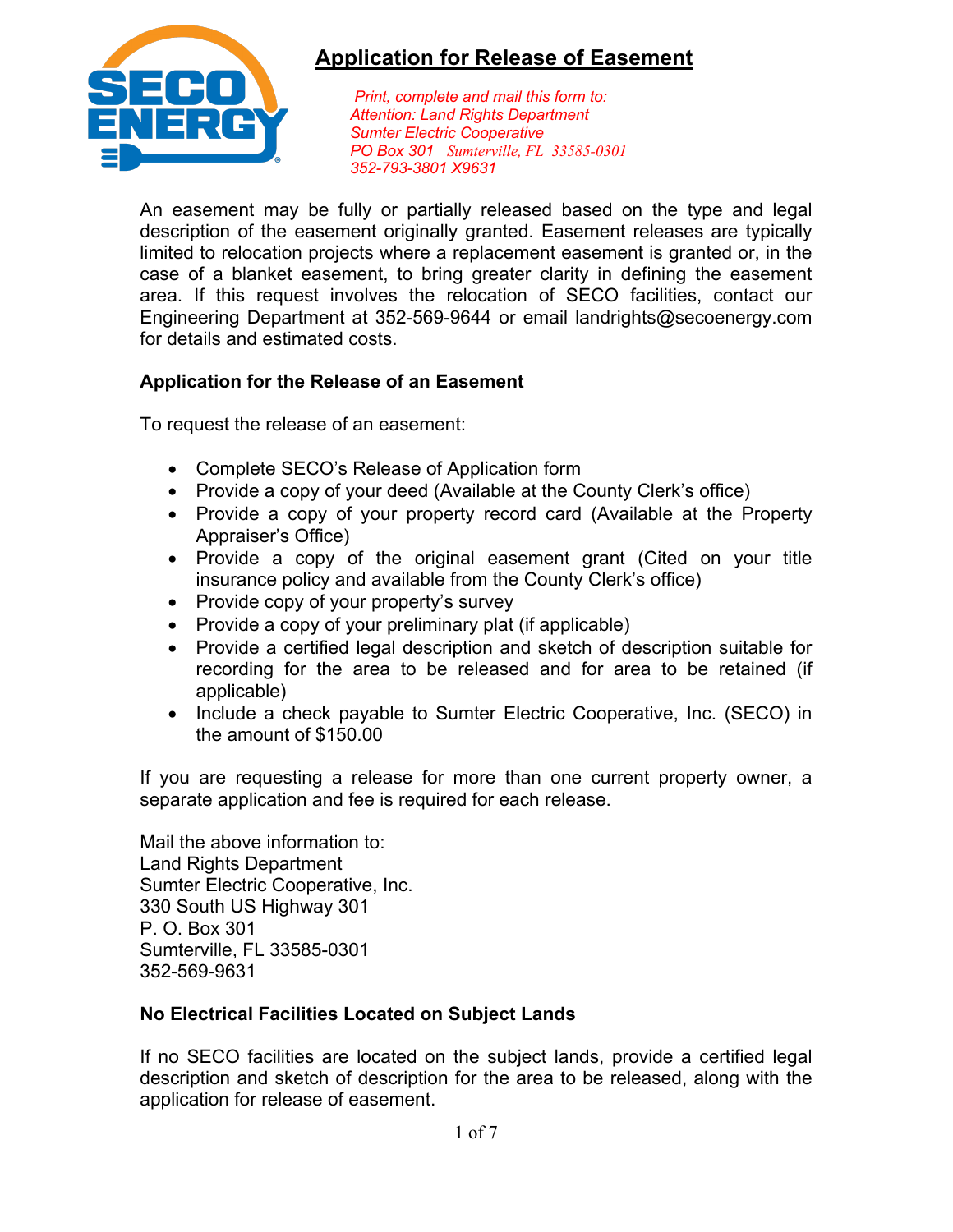

*Print, complete and mail this form to: Attention: Land Rights Department Sumter Electric Cooperative PO Box 301 Sumterville, FL 33585-0301 352-793-3801 X9631*

### **Electrical facilities Located on Subject lands**

If you are requesting that a blanket easement be released or limited to define the area where facilities are located, new rights must be granted to SECO prior to issuing the release. If you are an individual owner, please submit the attached Application for Release of Easement.

If you are a developer building a new subdivision, you may grant SECO these rights by plat or a newly defined easement. Please contact subdivisions@secoenergy.com and provide as much information as possible on the Application for Release of Easement. Our team will work with you to ensure the proper legal rights are reserved for SECO either in your plat or by way of a new easement in favor of SECO.

New plats must provide a ten (10) foot wide easement along all front lot lines and adjacent to road rights of way, and five (5) feet along side and rear lot lines, or as required by a SECO Engineer. If you are preparing a new plat, please contact subdivisions@secoenergy.com as soon as possible in your platting process for specific details.

## **Survey Specifications**

A certified survey is required, at the applicant's expense, to describe the area being released by the original grant of easement. Please send an email to landrights@secoenergy.com should you have any questions regarding this requirement.

### **If Your Request is Approved**

If your request is approved, SECO will prepare a full or partial release of easement document to present to SECO's Board of Trustees for approval. SECO's Board of Trustees meets the fourth Monday of the month. Please allow a minimum of 60-90 days to process your request.

If your request is approved subject to a new easement being granted to SECO, SECO must receive your properly executed, witnessed, and notarized easement prior to issuing the requested release.

## **If Your Request is Denied**

You will be notified in writing with the reason(s) your request was denied.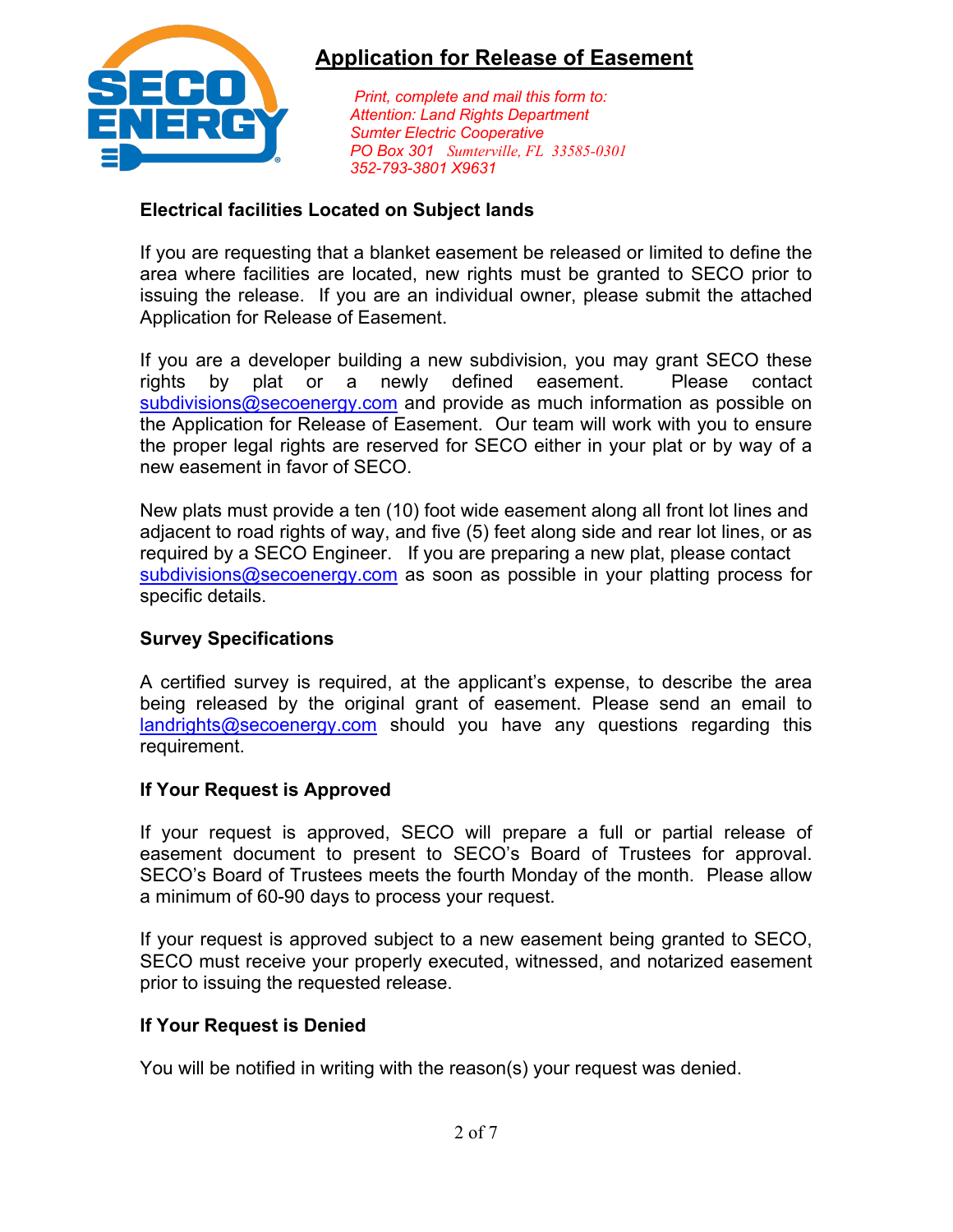

*Print, complete and mail this form to: Attention: Land Rights Department Sumter Electric Cooperative PO Box 301 Sumterville, FL 33585-0301 352-793-3801 X9631*

## **How to Contact Us**

For additional information or questions, please send an email to landrights@secoenergy.com with information related to your request and the best way to reach you.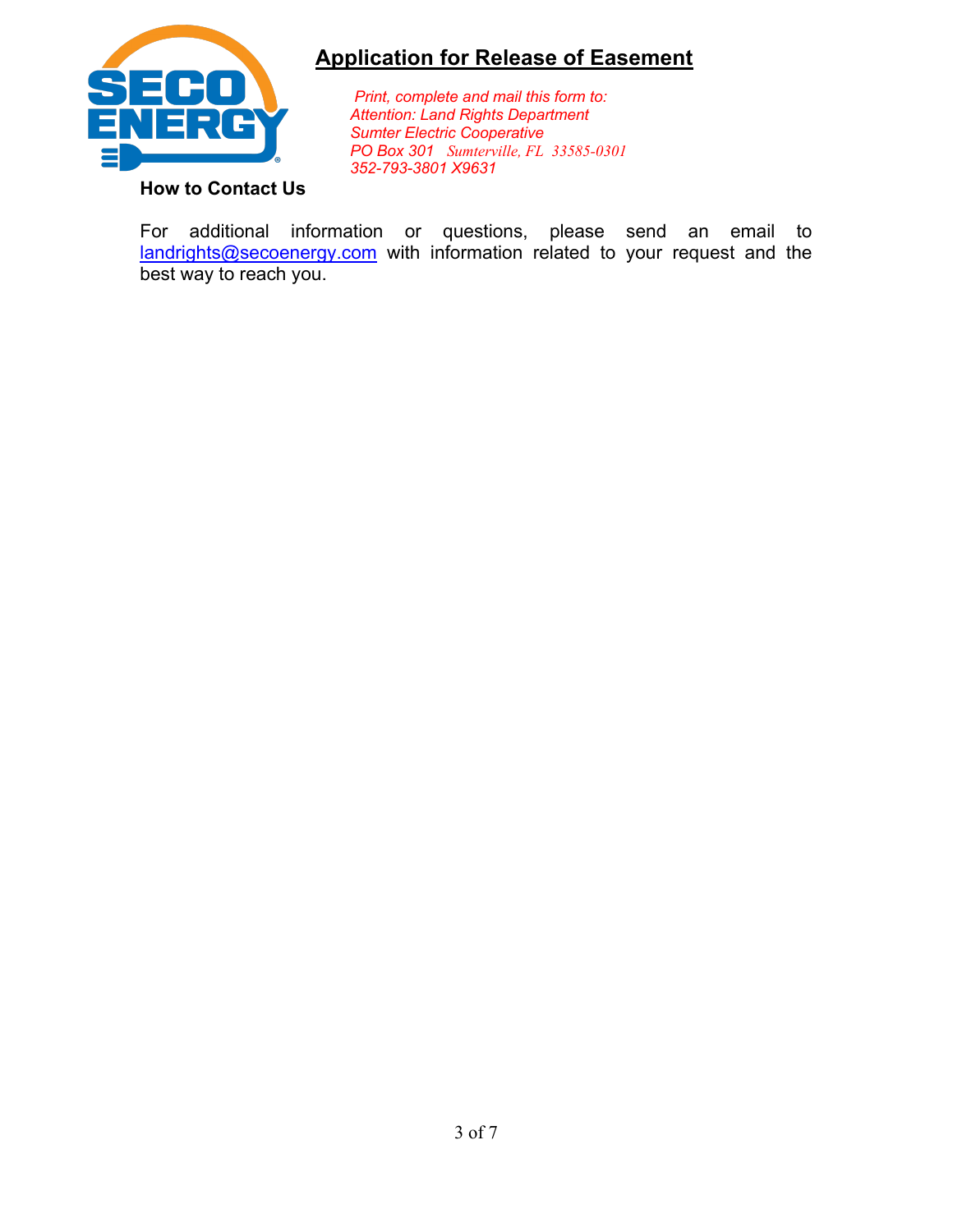

*Print, complete and mail this form to: Attention: Land Rights Department Sumter Electric Cooperative PO Box 301 Sumterville, FL 33585-0301 352-793-3801 X9631*

|                | <b>REQUESTOR INFORMATION</b>                                                                   | Date:                        |                      |  |  |  |
|----------------|------------------------------------------------------------------------------------------------|------------------------------|----------------------|--|--|--|
|                | <b>Name</b>                                                                                    |                              | <b>Email</b>         |  |  |  |
| <b>Address</b> |                                                                                                |                              |                      |  |  |  |
| <b>City</b>    |                                                                                                | <b>State</b><br><b>Zip</b>   |                      |  |  |  |
|                | <b>Phone Number</b>                                                                            | <b>Fax Number</b>            | <b>Mobile Number</b> |  |  |  |
| 1.<br>2.       | <b>Project Name (if applicable):</b><br><b>Property Owner's Name:</b>                          | <b>PROPERTY INFORMATION:</b> |                      |  |  |  |
| 3.             | How is title held?<br>Individual Partnership $\Box$ Trust $\Box$ Corporation $\Box$ LLC $\Box$ |                              |                      |  |  |  |
| 4.             | Section ____ Township_________ Range _______                                                   |                              |                      |  |  |  |
| 5.             |                                                                                                |                              |                      |  |  |  |
| 6.             | Parcel #<br>Address of subject (if assigned)                                                   |                              |                      |  |  |  |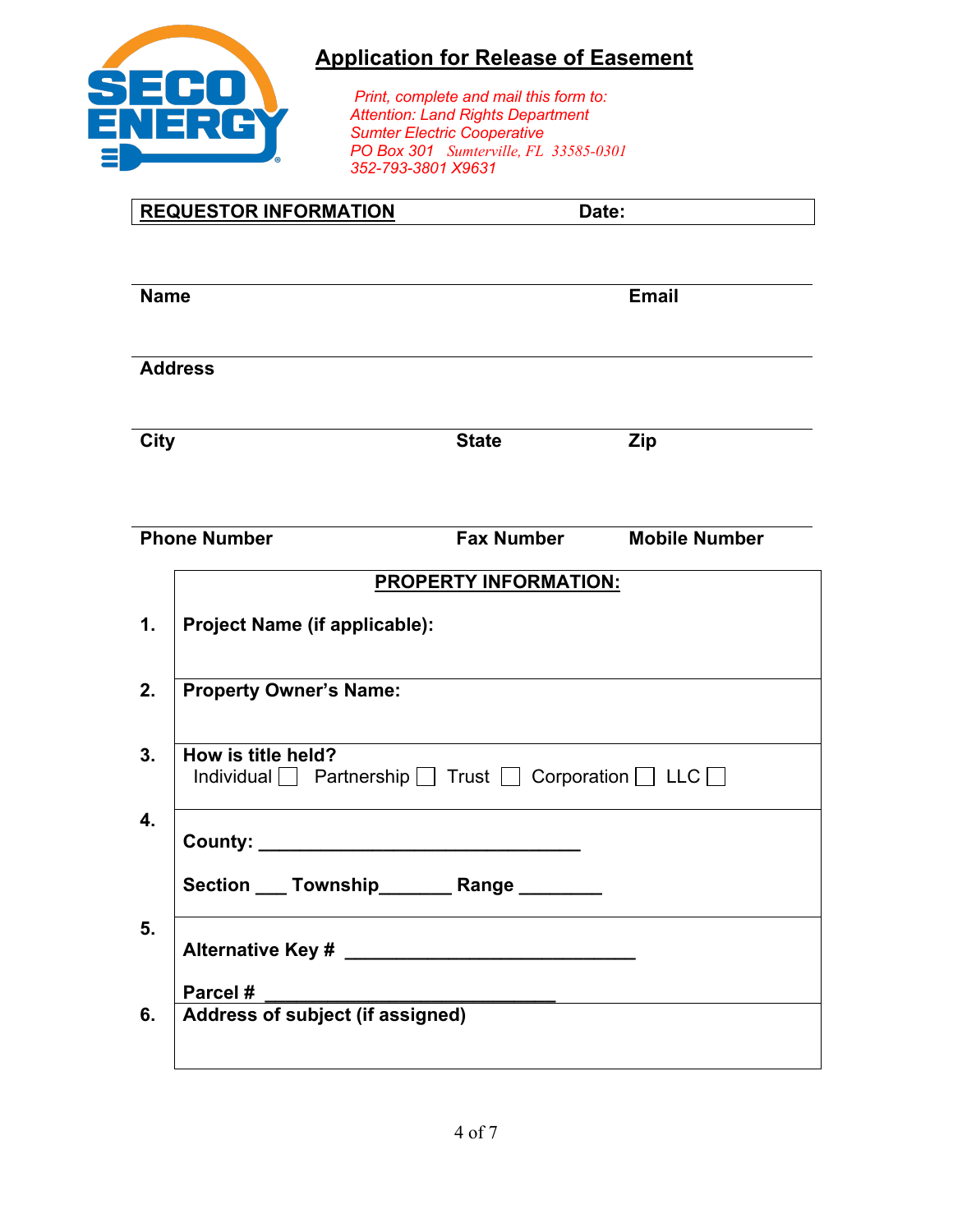

*Print, complete and mail this form to: Attention: Land Rights Department Sumter Electric Cooperative PO Box 301 Sumterville, FL 33585-0301 352-793-3801 X9631*

## **PROPERTY INFORMATION (Cont.):**

| 7.              | Are electrical facilities currently located on the property or within 10' of the<br>property boundary?                    |           |  |  |  |  |
|-----------------|---------------------------------------------------------------------------------------------------------------------------|-----------|--|--|--|--|
|                 | Yes $\Box$                                                                                                                | <b>NO</b> |  |  |  |  |
| 8.              | Does this request involve the relocation of SECO facilities?<br>Yes $\Box$                                                | <b>NO</b> |  |  |  |  |
| 9.              | If you have already discussed the relocation project with a SECO<br>Representative, please list the name of your contact: |           |  |  |  |  |
| 10 <sub>1</sub> | Does the request involve a new plat?<br>Yes $\Box$                                                                        | <b>NO</b> |  |  |  |  |
| 11.             | If yes, state the name of the plat and include a copy of the preliminary plat:                                            |           |  |  |  |  |
| 12.             | Should SECO need to secure a new easement, state the Grantor's<br>information:                                            |           |  |  |  |  |
|                 |                                                                                                                           |           |  |  |  |  |
|                 |                                                                                                                           |           |  |  |  |  |
| 13.             | Please state the reason for the request of release:                                                                       |           |  |  |  |  |
|                 |                                                                                                                           |           |  |  |  |  |
|                 |                                                                                                                           |           |  |  |  |  |
|                 |                                                                                                                           |           |  |  |  |  |
|                 |                                                                                                                           |           |  |  |  |  |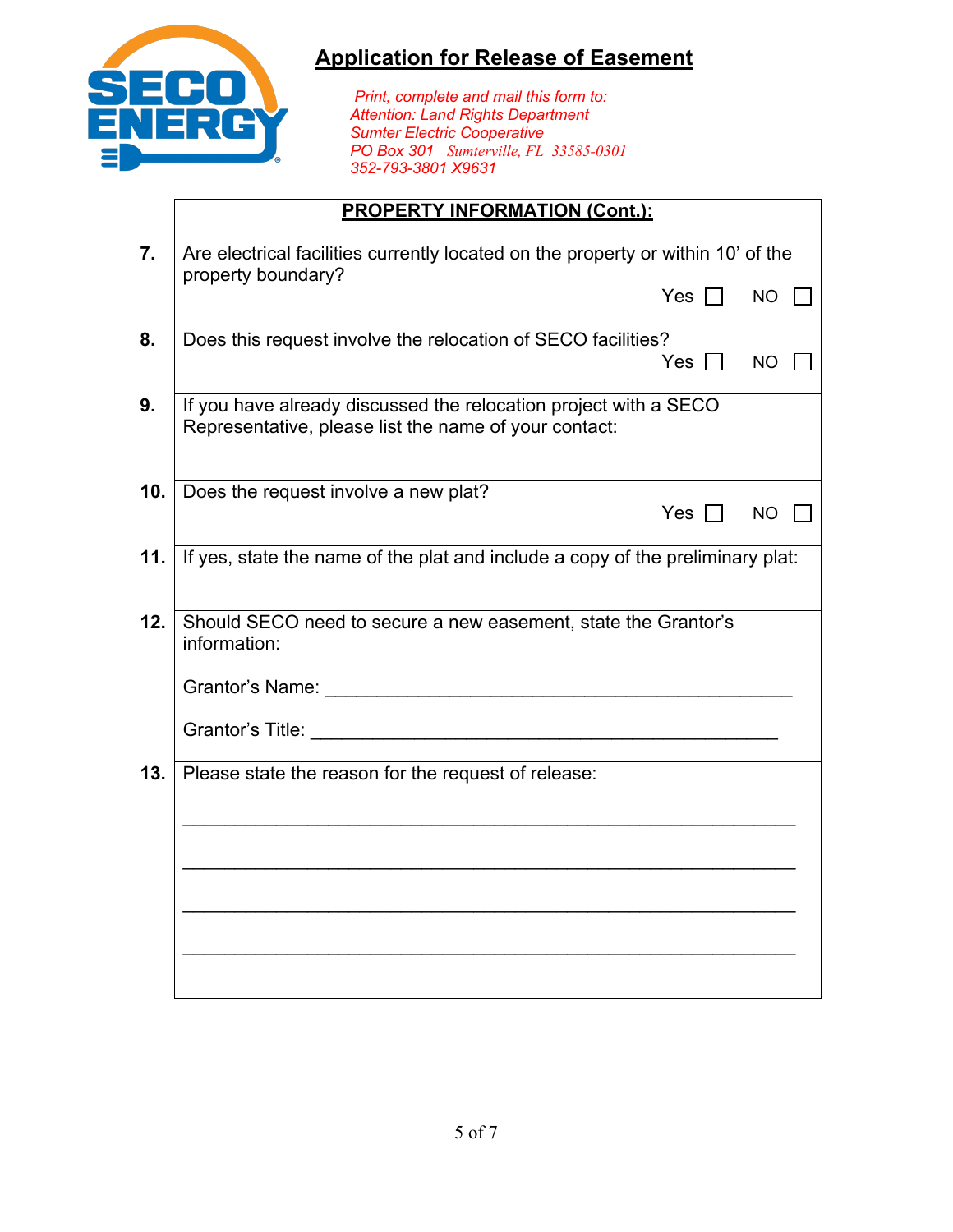

Print, complete and mail this form to: Attention: Land Rights Department **Sumter Electric Cooperative** PO Box 301 Sumterville, FL 33585-0301 352-793-3801 X9631

### **EASEMENT DOCUMENT INFORMATION:**

| Date: __________        |  |                                            |
|-------------------------|--|--------------------------------------------|
|                         |  |                                            |
| <b>Release request:</b> |  | Full Release $\Box$ Partial Release $\Box$ |
|                         |  |                                            |